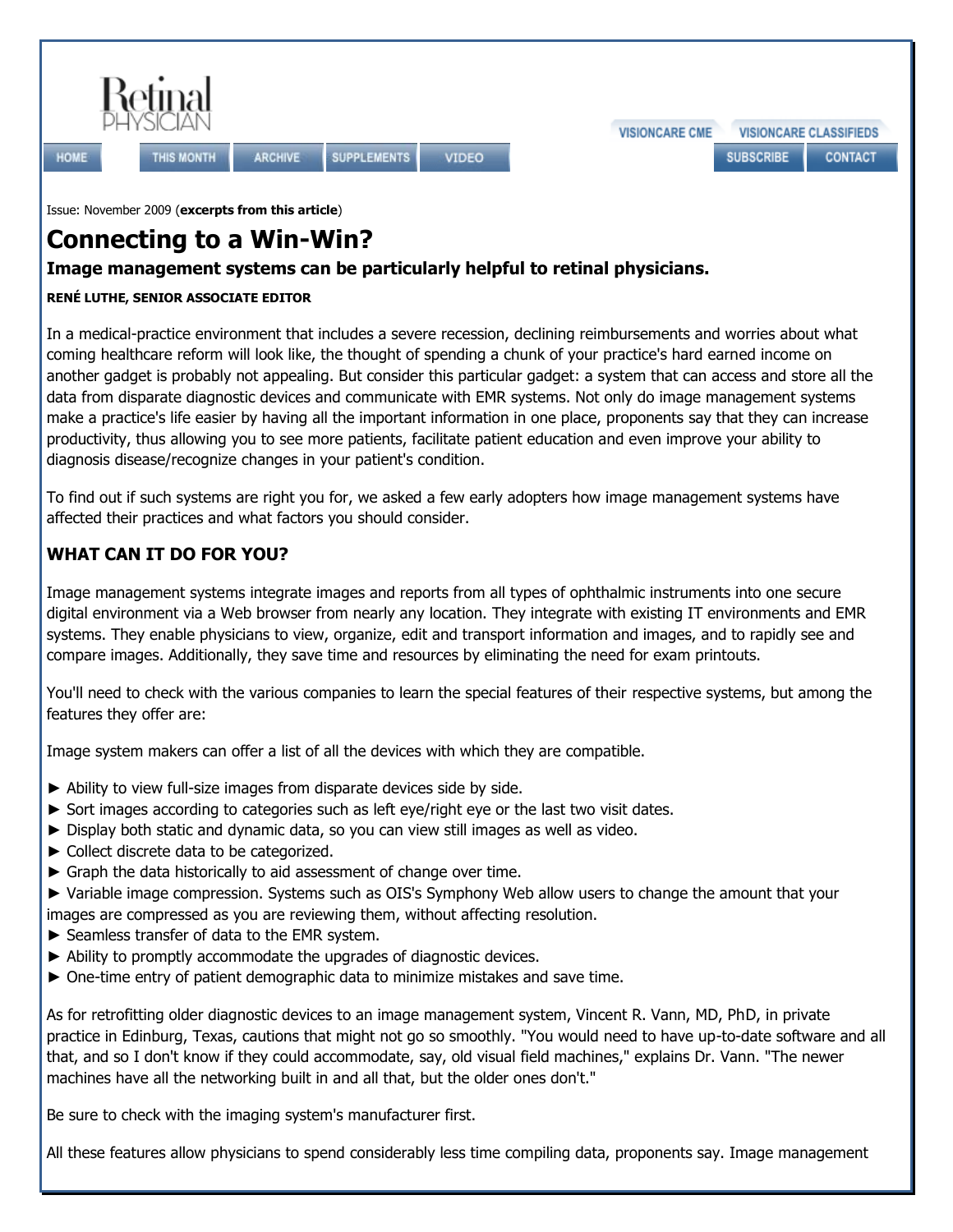systems eliminate the need for doctors to spend time walking from the patient lane to the instrument and back to the patient, the wait for prints and time spent searching for images that should be in a patient's chart.

#### **A SMOOTHER, MORE EFFICIENT PRACTICE**

Given the features listed above, it may come as no surprise that the benefit most cited by all the users Retinal Physician spoke with was greater practice efficiency.

According to some users, this ability to compare high-resolution images side by side on one screen helps make for faster, more accurate diagnoses. "You can see subtle changes," says iViews user David Dodwell, MD, in private practice in Springfield, IL. "You have the ability to compare images side-by-side without flipping through previous reports, so I do think you get a more accurate diagnosis in what you're looking at."

#### **MORE PATIENTS, MORE REVENUE**

Paul Chace, of Chace and Associates, reports that most practices that have purchased his company's iViews system are smaller. "It actually makes more sense for these one and two-person practices to have it because they can increase their patient flow and revenue," he says.

#### **MAKING HIGH VOLUME MORE MANAGEABLE**

"You can pull images off a Web site and use them anywhere in the hospital, as well as at satellite offices in private practices," says Odette M. Houghton, MD, assistant professor of ophthalmology and a vitreoretinal specialist at the University of North Carolina, who uses iViews imaging system. "What I like about this system is that it pulls up the images at once and then allows you to select the images you want to see without any time delay. And it is synchronized with all the imaging devices (the fundus camera, OCT machine and the visual field) so all of the images per patient can be accessed at one time using one program."

#### **FACILITATING THE REFERRAL PROCESS**

Another way that the system improves efficiency, Dr. Houghton says, is in exportation of a photo for a presentation or to send a colleague via e-mail regarding a patient referral. The user has the option of including the patient identifying information or sending the images without that information to be HIPAA-compliant.

"The photos in the patient's chart can be exported from iViews in bulk quickly or you can export selected photos or selected groups of photos," Dr. Houghton says.

#### **MORE EFFECTIVE PATIENT COMMUNICATIONS**

In addition to increasing efficiency, image management systems scored enthusiastic praise for enhancing patient education efforts. They make it much easier for patients to see for themselves how their conditions have deteriorated or improved.

Dr. Dodwell reports that he has access to iViews in each of his exam rooms and laser treatment rooms for the purpose of educating the patient. "We display the images on a 42-inch monitor, right next to the patient," he says. He then shows them their current images, as well as ones from the previous visit, or series of prior exams. "Patients can actually visualize their response to treatment. The physician or staff can place images from past visits side by side on the monitor. They catch on to this very quickly and they like to monitor their progress by looking at the history of their images and their response to therapy."

More effective patient communication generally results in improved compliance, Dr. Dodwell finds. The fact that patients can more easily see their eyes' response to therapy gets them more invested in treatment, he says. This greater personal investment can make patients more willing to keep returning to the practice for intravitreal injections, for example.